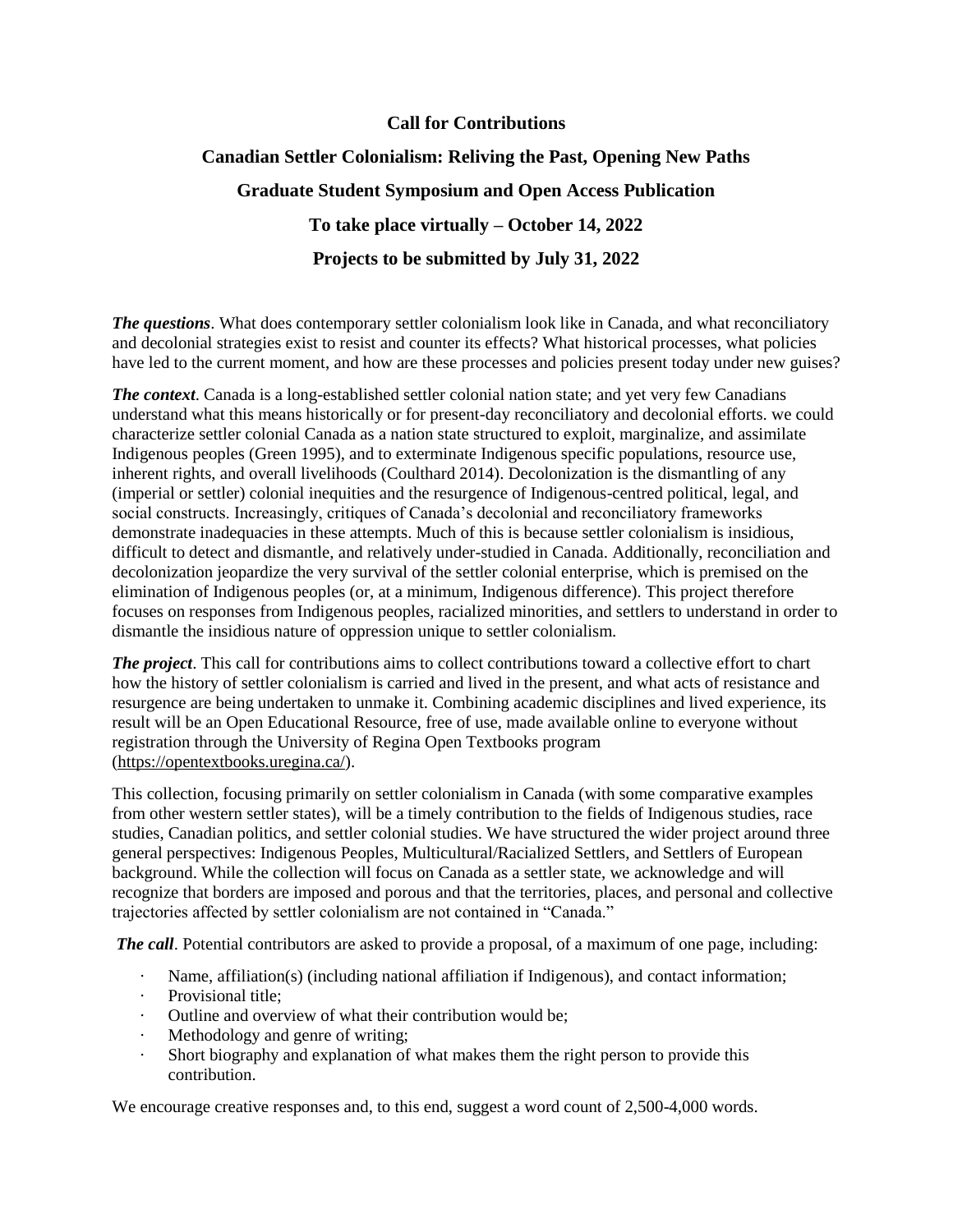However, we are very flexible on length and genre, and entries such as a sequence of poems are also of interest to us. Since this is an online resource, video and sound contributions are also possible. The style can be academic, but it can also be personal, anchored in your own insights, experiences, and community perspectives. The intent ought to be pedagogical, since the resource is meant as a supplementary introduction / textbook for settler colonial studies.

This call is primarily meant for graduate students. Senior undergraduate students as well as non-students with a desire to continue or take up their studies at the graduate level are warmly encouraged to submit.

*Languages*. We encourage the inclusion of concepts and passages in Indigenous languages, and ask that the English equivalent be included (it will be added as notes). *Les propositions en français pourront également être acceptées et publiées*, but activities will take place in English.

*Funding*. Acceptance of the projected contributions will come with a bursary of \$500 (Canadian dollars). Depending on the quality of proposals and availability of funds, more contributions may be invited without a bursary.

*Expectations*. This is a collective project and not simply an individual contribution! Proposals will be selected based on to following criteria:

- · Complementarity with other projects toward a cohesive online resource;
- Strong, grounded/localized perspective;
- · Engagement with Indigenous scholars' work as well as, where relevant, central contributions to the literature;
- Engagement with anti-colonial, decolonial, and anti-racist scholarship;
- Diversity of perspectives brought into the symposium and volume by the range of selected participants.

Participants will be expected to:

- Be present, or watch recordings of, four public virtual talks in June 2022 focusing on the experiences of settler colonialism in Treaty Four territory and the broader context of the Prairies;
- · Be present, and participate as audience members, in a day of workshops which will take place in Regina on September 24, 2022 – either in person or virtually – and if possible two virtual workshops on September 30 and October 7;
- Present a paper at a virtual Student Symposium on October 14, 2022 (date to be confirmed);
- Prepare their paper for publication in an Open Access Publication by December 1, 2022, and answer editor queries and suggestions for publication to happen in Winter 2023;
- Attend to accessibility in their contribution, with the help of the editors.

*The editors*. Emily Grafton, a member of the Métis nation, grew up in Treaty 1 and currently lives with her family in Treaty 4. She completed a Bachelor of Arts in Political Science (University of Winnipeg), a Master of Public Administration (University of Manitoba), and a PhD in Native Studies (University of Manitoba). As a researcher and educator, her work concerns critical discourse analysis of settler colonialism, gender and feminist theories, and the politics of reconciliation and the state. Emily has held senior positions in politics (provincial, municipal, and Indigenous) and administrative roles with postsecondary institutions. She is currently an Associate Professor of Politics and International Studies, University of Regina.

Jérôme Melançon, a settler of European/French Canadian descent, grew up in great part within the Québécois provincial settler state, lived for over a decade on Treaty 6 territory, and lives with his family in Treaty 4. He holds a Bachelor's and Master's degrees in Philosophy from the University of Ottawa and a PhD in political and legal sciences (political philosophy option) from what is now Université Paris Cité. He publishes in the fields of political phenomenology (Merleau-Ponty, Tran Duc Thao); Canadian politics